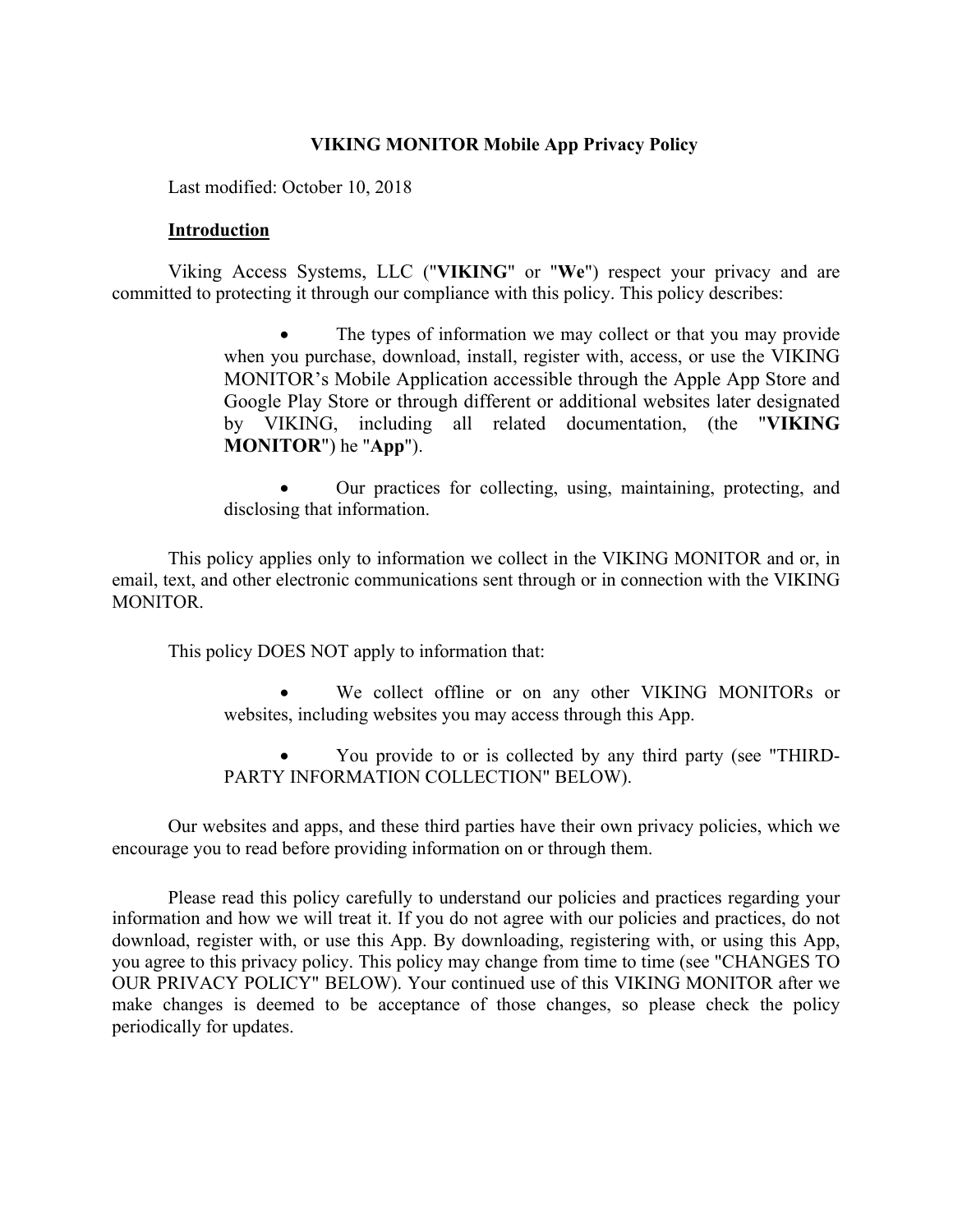# **Children Under the Age of 13**

The VIKING MONITOR is not intended for children under 13 years of age, and we do not knowingly collect personal information from children under 13. If we learn we have collected or received personal information from a child under 13 without verification of parental consent, we will delete that information. If you believe we might have any information from or about a child under 13, please contact us at  $[\text{privacy}(\hat{\omega})$  viking access.com].

## **Information We Collect and How We Collect It**

We collect information from and about users of our App:

- Directly from you when you provide it to us.
- Automatically when you use the App.

# **Information You Provide to Us**

When you download, register with, or use this App, we may ask you provide information:

• By which you may be personally identified, such as name, postal address, email address, telephone number, [social security number,][ or [ANY OTHER INFORMATION THE VIKING MONITOR COLLECTS THAT IS DEFINED AS PERSONAL OR PERSONALLY IDENTIFIABLE INFORMATION UNDER AN APPLICABLE LAW] and or any other identifier by which you may be contacted online or offline]] ("**personal information**").

That is about you but individually does not identify you.

This information includes:

Information that you provide by filling in forms in the VIKING MONITOR. This includes information provided at the time of [registering to use the App/] [,/and] [subscribing to our service] [,/and] [posting material] [, and] [requesting further services]. We may also ask you for information [when you enter a contest or promotion sponsored by us, and] when you report a problem with the VIKING MONITOR.

Records and copies of your correspondence (including email addresses and phone numbers), if you contact us.

• Your responses to surveys that we might ask you to complete for research purposes.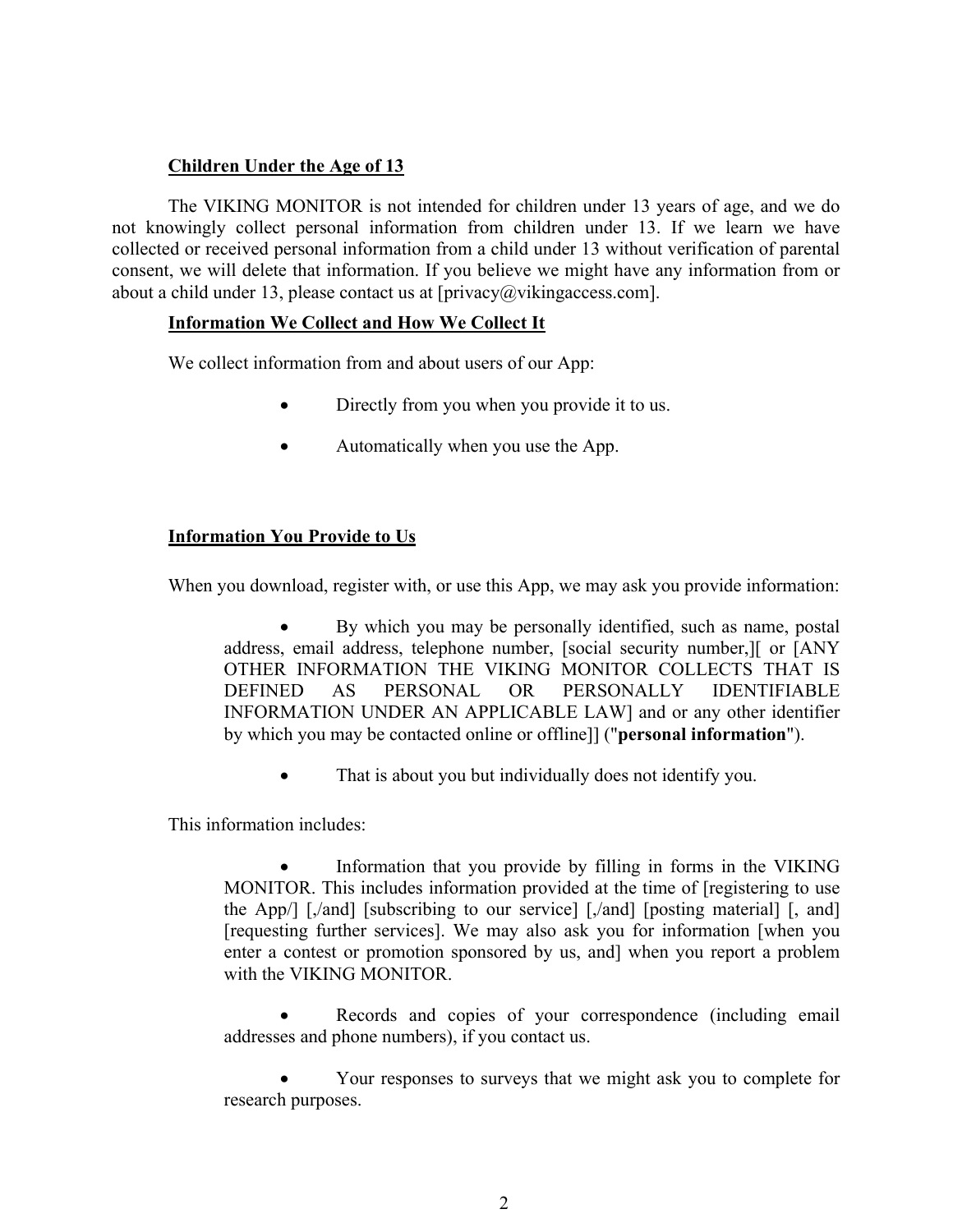Details of transactions you carry out through the VIKING MONITOR and of the fulfillment of your orders. You may be required to provide financial information before placing an order through the App.

• Your search queries on the App.

You may provide information to be published or displayed ("**Posted**") on public areas of [websites you access through the App/[WEBSITE]] (collectively, "**User Contributions**"). Your User Contributions are Posted and transmitted to others at your own risk. Although [you may set certain privacy settings for such information by logging into your account profile], please be aware that no security measures are perfect or impenetrable. Additionally, we cannot control the actions of third parties with whom you may choose to share your User Contributions. Therefore, we cannot and do not guarantee that your User Contributions will not be viewed by unauthorized persons.

# **Automatic Information Collection and Tracking**

When you download, access, and use the App, it may use technology to automatically collect:

> Usage Details. When you access and use the App, we may automatically collect certain details of your access to and use of the App, including [traffic data,] [location data,] [logs,] [and other] communication data and the resources that you access and use on or through the App.

> **Device Information.** We may collect information about your mobile device and internet connection, including the device's unique device identifier, [IP address,] operating system, browser type, mobile network information, and the device's telephone number.

> • **Stored Information and Files.** The VIKING MONITOR also may access metadata and other information associated with other files stored on your device. This may include, for example, photographs, audio and video clips, personal contacts, and address book information.

> • **Location Information.** This VIKING MONITOR does not collect real-time information about the location of your device.

- If you do not want us to collect this information, do not download the VIKING MONITOR or delete it from your device. For more information, (see "Your Choices About Our Collection, Use, and Disclosure of Your Information" BELOW).
- We also may use these technologies to collect information about your activities over time and across third-party websites, apps, or other online services (behavioral tracking). If you do not want us to collect this information, do not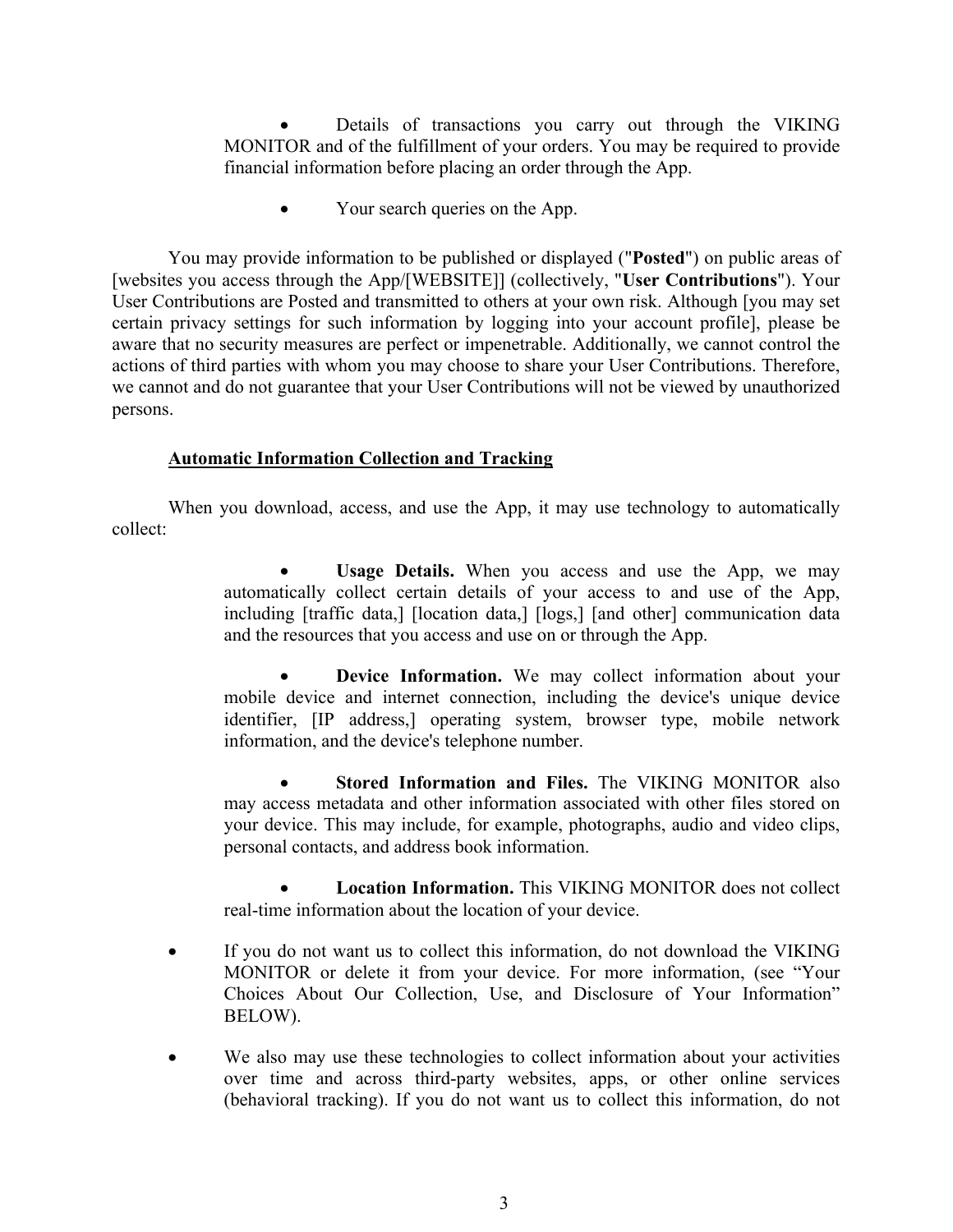download the VIKING MONITOR or delete it from your device. For more information, (see "Your Choices About Our Collection, Use, and Disclosure of Your Information" BELOW).

### **Information Collection [and Tracking] Technologies**

The technologies we use for automatic information collection may include:

• **Cookies (or mobile cookies).** A cookie is a small file placed on your smartphone. It may be possible to refuse to accept mobile cookies by activating the appropriate setting on your smartphone. However, if you select this setting you may be unable to access certain parts of our App.

**Web Beacons.** Pages of the VIKING MONITOR [and our emails] may contain small electronic files known as web beacons (also referred to as clear gifs, pixel tags, and single-pixel gifs) that permit the VIKING, for example, to count users who have visited those pages [or opened an email] and for other related VIKING MONITOR statistics (for example, recording the popularity of certain app content and verifying system and server integrity).

### **Third-Party Information Collection**

When you use the VIKING MONITOR or its content, certain third parties may use automatic information collection technologies to collect information about you or your device. These third parties may include:

- [Advertisers, ad networks, and ad servers.]
- [Analytics companies.]
- [Your mobile device manufacturer.]
- [Your mobile service provider.]

These third parties may use tracking technologies to collect information about you when you use this app. The information they collect may be associated with your personal information or they may collect information, including personal information, about your online activities over time and across different websites, apps, and other online services websites]. They may use this information to provide you with interest-based (behavioral) advertising or other targeted content.

We do not control these third parties' tracking technologies or how they may be used. If you have any questions about an advertisement or other targeted content, you should contact the responsible provider directly. [For information about how you can opt out of receiving targeted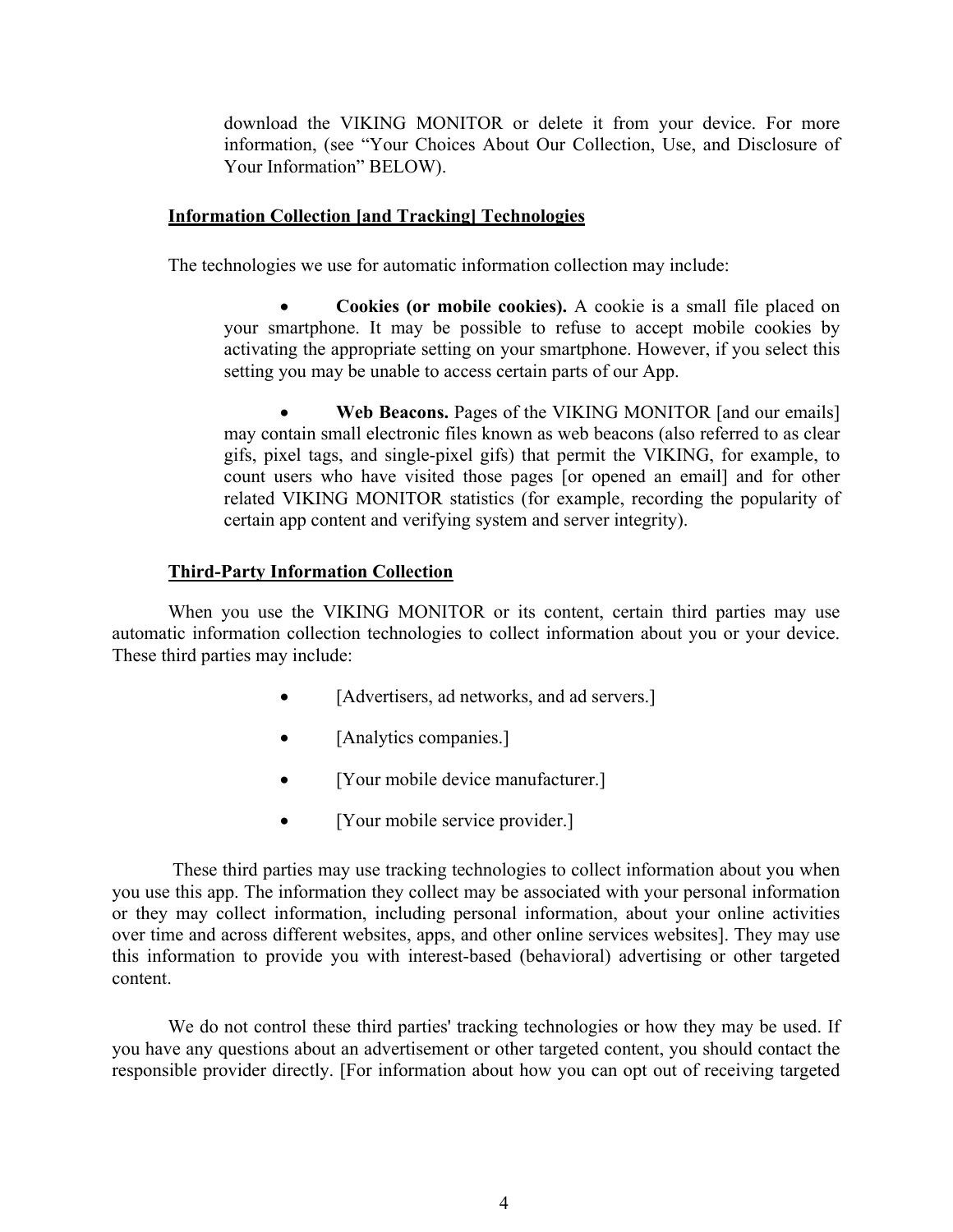advertising from many providers, (see "Your Choices About Our Collection, Use, and Disclosure of Your Information How We Use Your Information" below).

We use information that we collect about you or that you provide to us, including any personal information, to:

> • Provide you with the VIKING MONITOR and its contents, and any other information, products or services that you request from us.

Fulfill any other purpose for which you provide it.

Give you notices about your [account/subscription], including expiration and renewal notices.

Carry out our obligations and enforce our rights arising from any contracts entered into between you and us, including for billing and collection.

• Notify you when VIKING MONITOR updates are available, and of changes to any products or services we offer or provide though it.

The usage information we collect helps us to improve our VIKING MONITOR and to deliver a better and more personalized experience by enabling us to:

• Estimate our audience size and usage patterns.

Store information about your preferences, allowing us to customize our VIKING MONITOR according to your individual interests.

- Speed up your searches.
- Recognize you when you use the App.

We may also use your information to contact you about [our own and third parties'] goods and services that may be of interest to you. If you do not want us to use your information in this way, please contact us at [privacy@vikingaccess.com]. For more information, (see "Your Choices About Our Collection, Use, and Disclosure of Your Information" Below).

We may use the information we collect to display advertisements to our advertisers' target audiences. Even though we do not disclose your personal information for these purposes without your consent, if you click on or otherwise interact with an advertisement, the advertiser may assume that you meet its target criteria.

## **Disclosure of Your Information**

We may disclose aggregated information about our users [, and information that does not identify any individual [or device],] without restriction.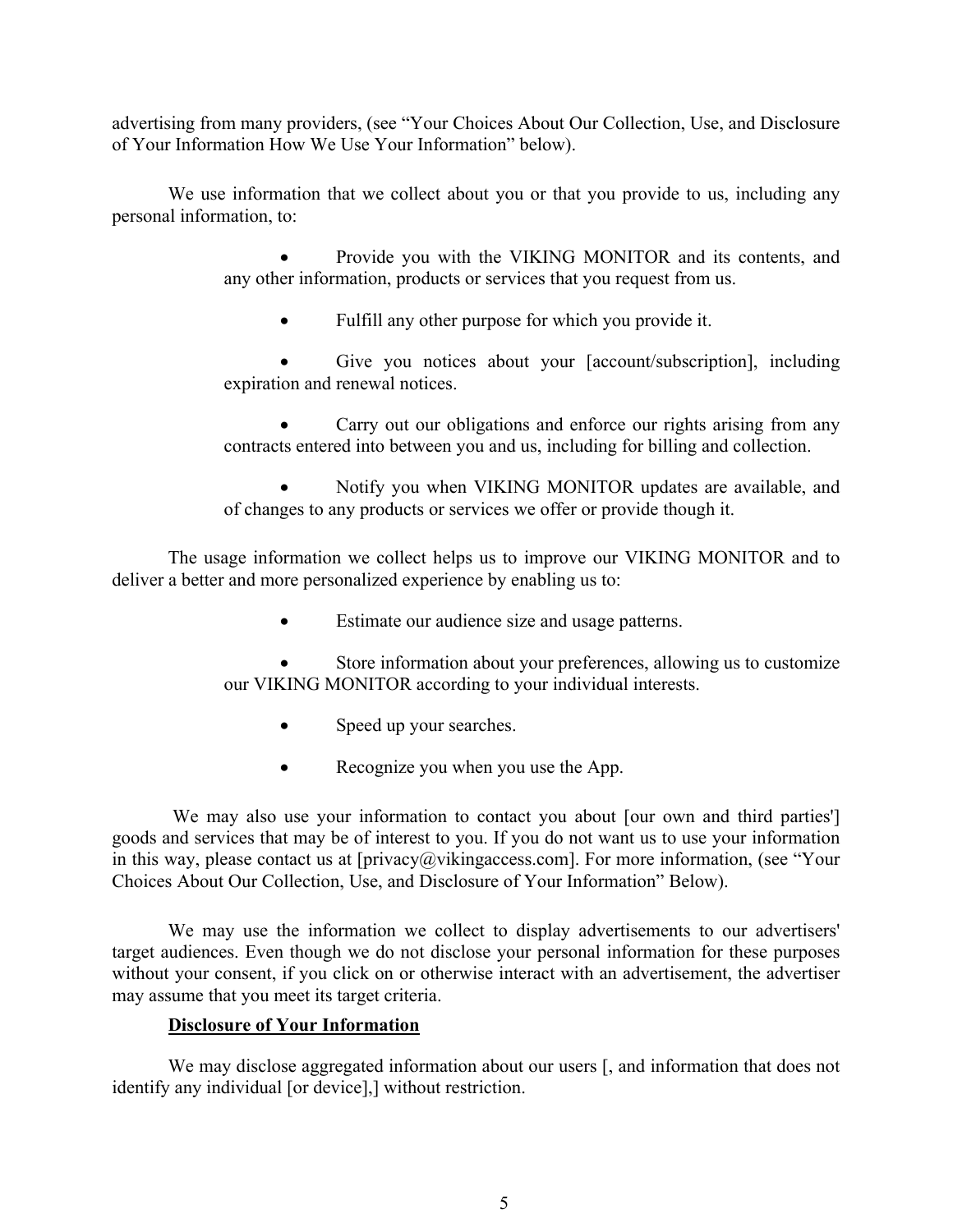In addition, we may disclose personal information that we collect or you provide:

• To our subsidiaries and affiliates.

• To contractors, service providers, and other third parties we use to support our business [ and who are bound by contractual obligations to keep personal information confidential and use it only for the purposes for which we disclose it to them].

• To a buyer or other successor in the event of a merger, divestiture, restructuring, reorganization, dissolution, or other sale or transfer of some or all of VIKING's assets, whether as a going concern or as part of bankruptcy, liquidation, or similar proceeding, in which personal information held by VIKING about our VIKING MONITOR users is among the assets transferred.

• To third parties to market their products or services to you if you have [consented to/not opted out of] these disclosures. [We contractually require these third parties to keep personal information confidential and use it only for the purposes for which we disclose it to them.] For more information, (see "Your Choices About Our Collection, Use, and Disclosure of Your Information" Below).

• To fulfill the purpose for which you provide it. [For example, if you give us an email address to use the "email a friend" feature of our Website or App, we will transmit the contents of that email and your email address to the recipients.]

For any other purpose disclosed by us when you provide the information.

• With your consent.

• To comply with any court order, law, or legal process, including to respond to any government or regulatory request.

To enforce our rights arising from any contracts entered into between you and us, including the VIKING MONITOR EULA, terms of sale and for billing and collection.

If we believe disclosure is necessary or appropriate to protect the rights, property, or safety of VIKING, our customers or others. [This includes exchanging information with other companies and organizations for the purposes of fraud protection and credit risk reduction.]

## **Your Choices About Our Collection, Use, and Disclosure of Your Information**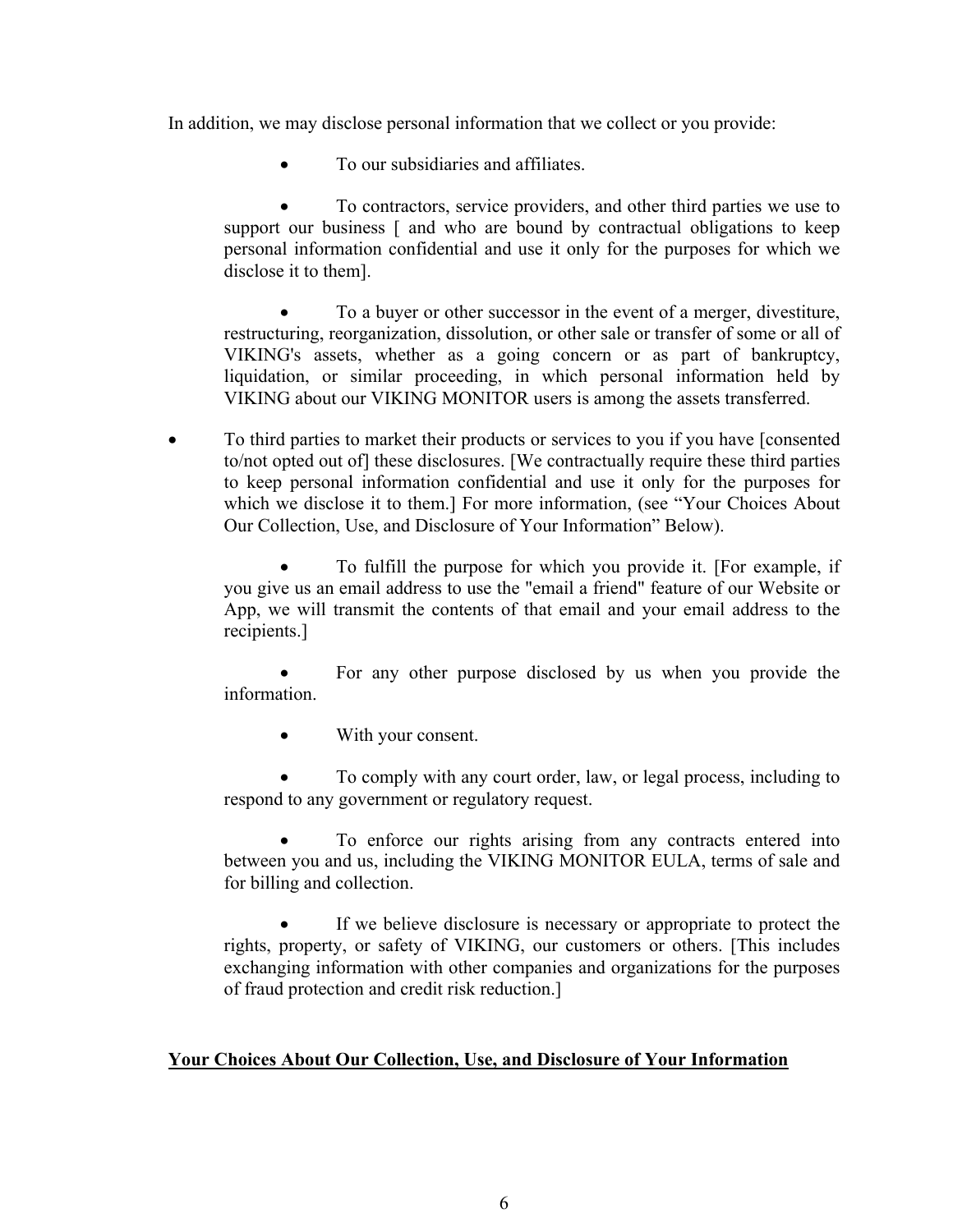We strive to provide you with choices regarding the personal information you provide to us. This section describes mechanisms we provide for you to control certain uses and disclosures of over your information.

> • **Tracking Technologies.** You can set your browser to refuse all or some browser cookies, or to alert you when cookies are being sent. You can choose whether or not to allow the VIKING MONITOR to collect information through other tracking technologies. If you disable or refuse cookies or block the use of other tracking technologies, some parts of the VIKING MONITOR may then be inaccessible or not function properly.

> **Location Information.** You can choose whether or not to allow the VIKING MONITOR to collect and use real-time information about your device's location through the device's privacy settings. If you block the use of location information, some parts of the VIKING MONITOR may then be inaccessible or not function properly.

> **Promotion by the VIKING.** If you do not want us to use your [email address/[CONTACT INFORMATION]] to promote our own or third parties' products or services, you can opt-out by sending us an email stating your request to "privacy@vikingaccess.com"

> • **Targeted Advertising by the VIKING.** If you do not want us to use information that we collect or that you provide to us to deliver advertisements according to our advertisers' target-audience preferences, you can opt-out by sending us an email stating your request to "privacy $@$ vikingaccess.com"

> • **Disclosure of Your Information for Third-Party Advertising and Marketing.** If you do not want us to share your personal information with unaffiliated or non-agent third parties for advertising and marketing purposes, you can opt-out by sending us an email stating your request to "privacy@vikingaccess.com"

We do not control third parties' collection or use of your information to serve interestbased advertising. However these third parties may provide you with ways to choose not to have your information collected or used in this way. You can opt out of receiving targeted ads from members of the Network Advertising Initiative ("**NAI**") on the NAI's website.

#### **Accessing and Correcting Your Personal Information**

You can review and change your personal information by logging into the VIKING MONITOR and visiting your account profile page.

You may also send us an email at "privacy@vikingaccess.com" to request access to, correct, or delete any personal information that you have provided to us. We cannot delete your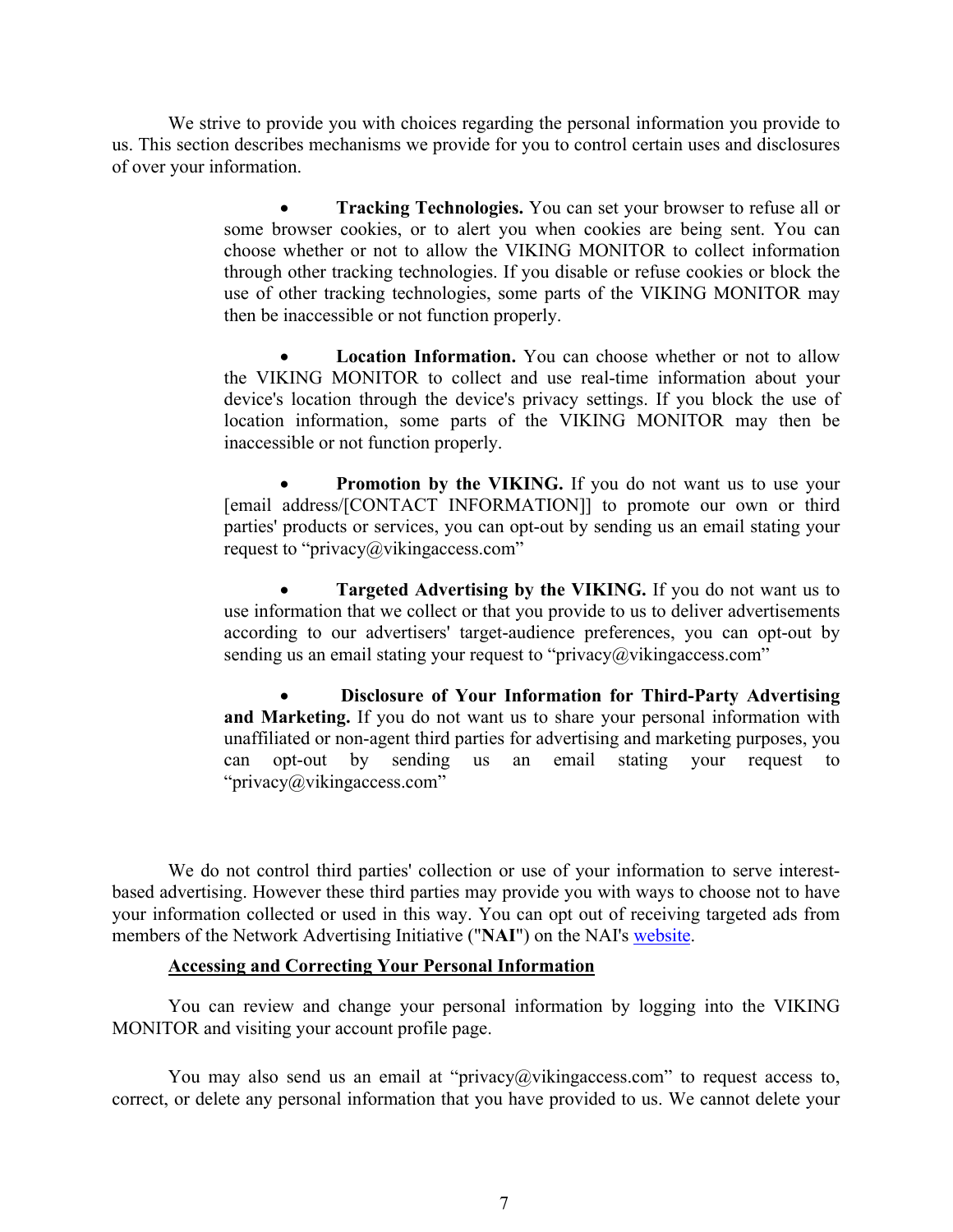personal information except by also deleting your user account. We may not accommodate a request to change information if we believe the change would violate any law or legal requirement or cause the information to be incorrect.

If you delete your User Contributions from the App, copies of your User Contributions may remain viewable in cached and archived pages, or might have been copied or stored by other VIKING MONITOR users. Proper access and use of information provided on the App, including User Contributions, is governed by our terms of use [www.vikingaccess.com/vikingmonitor-eula]

#### **Your California Privacy Rights**

California Civil Code Section 1798.83 permits users of our VIKING MONITOR that are California residents to request certain information regarding our disclosure of personal information to third parties for their direct marketing purposes. To make such a request, please send an email to "privacy@vikingaccess.com" or write us at:

 VIKING ACCESS SYSTEMS 631 Wald, Irvine, CA 92618

#### **Data Security**

We have implemented measures designed to secure your personal information from accidental loss and from unauthorized access, use, alteration, and disclosure. [All information you provide to us is stored on our secure servers behind firewalls. Any payment transactions [and [OTHER INFORMATION] will be encrypted [using SSL technology].

The safety and security of your information also depends on you. Where we have given you (or where you have chosen) a password for access to certain parts of our App, you are responsible for keeping this password confidential. We ask you not to share your password with anyone. [We urge you to be careful about giving out information in public areas of the VIKING MONITOR. The information you share in public areas may be viewed by any user of the App.]

Unfortunately, the transmission of information via the internet and mobile platforms is not completely secure. Although we do our best to protect your personal information, we cannot guarantee the security of your personal information transmitted through our App. Any transmission of personal information is at your own risk. We are not responsible for circumvention of any privacy settings or security measures we provide.

#### **Changes to Our Privacy Policy**

We may update our privacy policy from time to time. If we make material changes to how we treat our users' personal information, we will post the new privacy policy on this page [with a notice that the privacy policy has been updated] [and notify you [by [[email][ and/or] [text message] to the [primary] [email address] [and/or] [phone number] specified in your